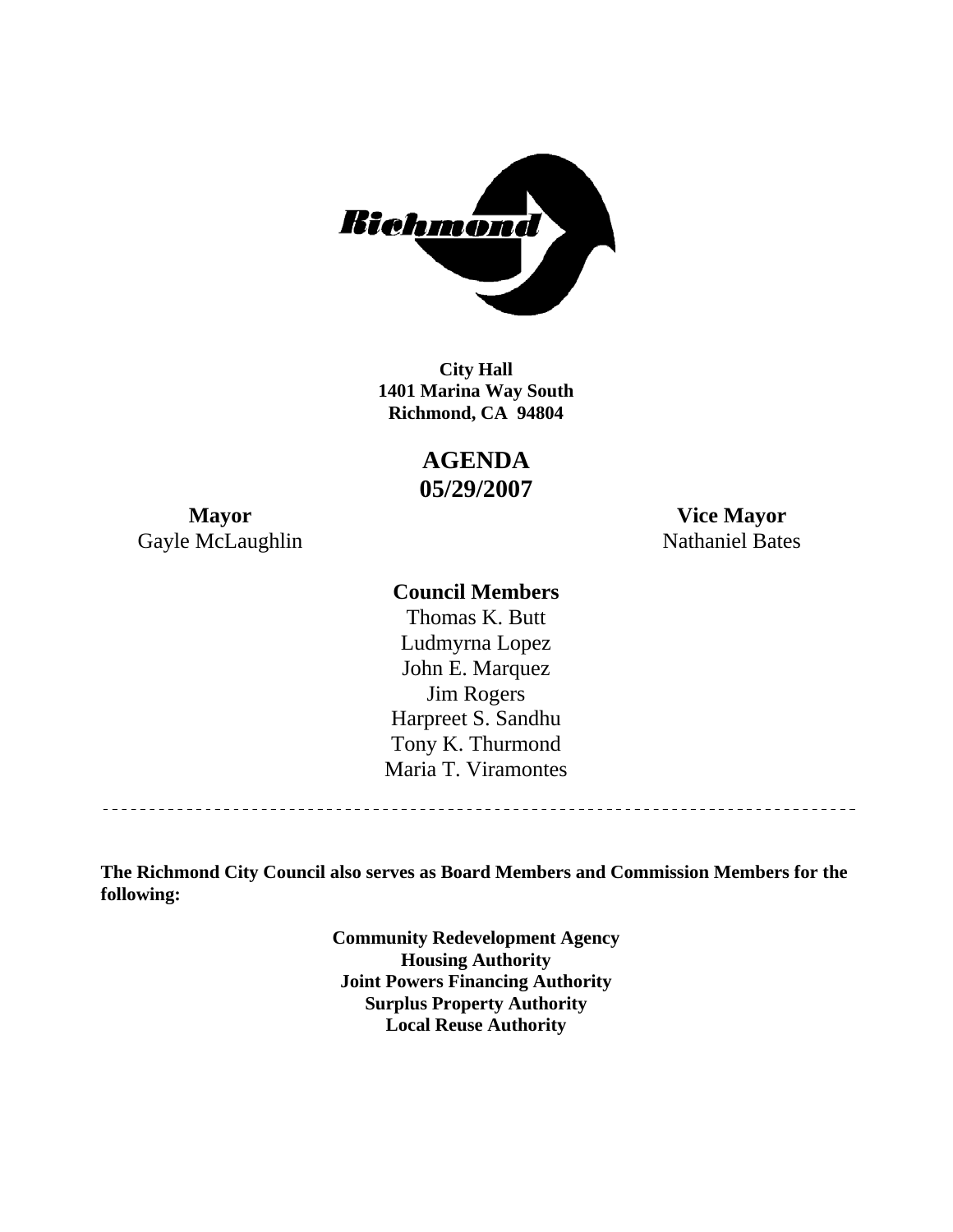# **MEETING PROCEDURES**

The City of Richmond encourages community participation at its City Council meetings and has established procedures that are intended to accommodate public input in a timely and time-sensitive way. As a courtesy to all members of the public who wish to participate in City Council meetings, please observe the following procedures:

**PUBLIC COMMENT ON AGENDA ITEMS:** Anyone who desires to address the City Council on items appearing on the agenda must complete and file a pink speaker's card with the City Clerk **prior** to the City Council's consideration of the item. Once the City Clerk has announced the item and discussion has commenced, no person shall be permitted to speak on the item other than those persons who have submitted their names to the City Clerk. Your name will be called when the item is announced for discussion. **Each speaker will be allowed TWO (2) MINUTES to address the City Council on NON-PUBLIC HEARING items listed on the agenda.** 

**OPEN FORUM FOR PUBLIC COMMENT:** Individuals who would like to address the City Council on matters not listed on the agenda or on **Presentations, Proclamations and Commendations, Report from the City Attorney, or Reports of Officers** may do so under Open Forum. All speakers must complete and file a pink speaker's card with the City Clerk **prior** to the commencement of Open Forum. **The amount of time allotted to individual speakers shall be determined based on the number of persons requesting to speak during this item. The time allocation for each speaker will be as follows: 15 or fewer speakers, a maximum of 2 minutes; 16 to 24 speakers, a maximum of 1 and one-half minutes; and 25 or more speakers, a maximum of 1 minute.** 

#### **SPEAKERS ARE REQUESTED TO OCCUPY THE RESERVED SEATS IN THE FRONT ROW BEHIND THE SPEAKER'S PODIUM AS THEIR NAME IS ANNOUNCED BY THE CITY CLERK.**

**CONSENT CALENDAR:** Consent Calendar items are considered routine and will be enacted, approved or adopted by one motion unless a request for removal for discussion or explanation is received from the audience or the City Council. A member of the audience requesting to remove an item from the Consent Calendar must complete and file a speaker's card with the City Clerk **prior to the City Council's consideration of Item C, Agenda Review.** An item removed from the Consent Calendar may be placed anywhere on the agenda following the City Council's agenda review.

*The City Council's adopted Rules of Procedure recognize that debate on policy is healthy; debate on personalities is not. The Chairperson has the right and obligation to cut off discussion that is too personal, too loud, or too crude.* 

**\*\*\*\*\*\*\*\*\*\*\*\*\*\*\*\*\*\*\*\*\*\*\*\*\*\*\*\*\*\*\*\*\*\*\*\*\*\*\*\*\*\*\*\*\*\*\*\*\*\*\*\*\*\*\*\*\*\***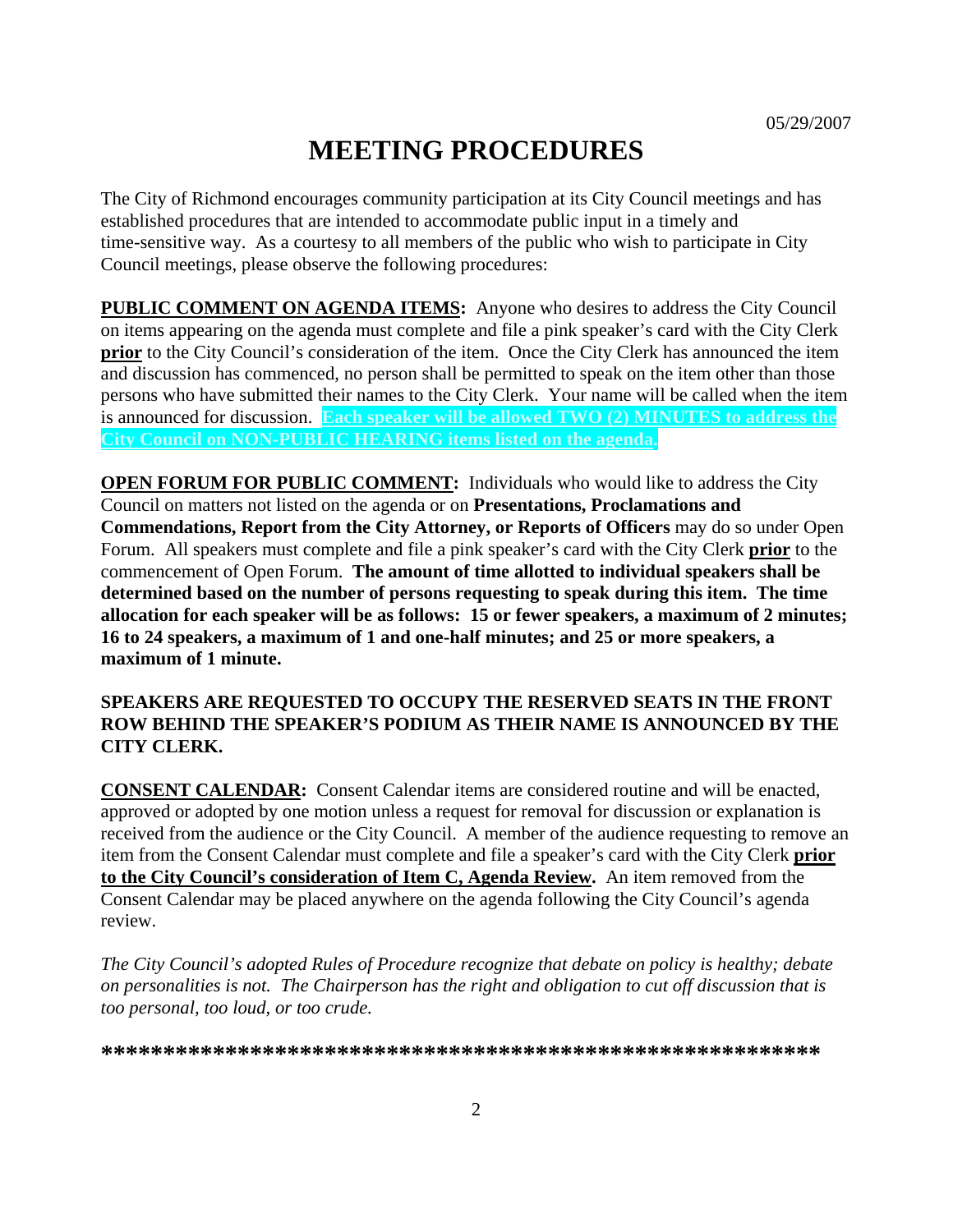05/29/2007

# **Evening Open Session**  5:00 p.m.

# **A. ROLL CALL**

### **B. PUBLIC COMMENT**

### **C. ADJOURN TO CLOSED SESSION**

#### **Closed Session**

Shimada Room of City Hall

### **A. CITY COUNCIL**

 **A-1.** CONFERENCE WITH LEGAL COUNSEL - EXISTING LITIGATION (Subdivision [a] of Government Code Section 54956.9)

Barra vs. City of Richmond

Booker vs. City of Richmond

**\*\*\*\*\*\*\*\*\*\*\*\*\*\*\*\*\*\*\*\*\*\*\*\*\*\*\*\*\*\*\*\*\*\*\*\*\*\*\*\*\*\*\*\*\*\*\*\*\*\*\*\*\*\*\*\*\*\*\*\*** 

# **Evening Open Session**

Council Chambers

### **Study Session**

6:00 p.m.

The purpose of the study session is as follows

**A.** REVIEW THE REPORT REGARDING THE STATUS OF RESPONSIBILITIES FOR THE MAINTENANCE AND OPERATION OF THE CITY'S COLLECTION SYSTEMS AND PROVIDE DIRECTION TO STAFF AS APPROPRIATE - CITY MANAGER'S OFFICE (BILL LINDSAY 620-6512).

# **CITY COUNCIL**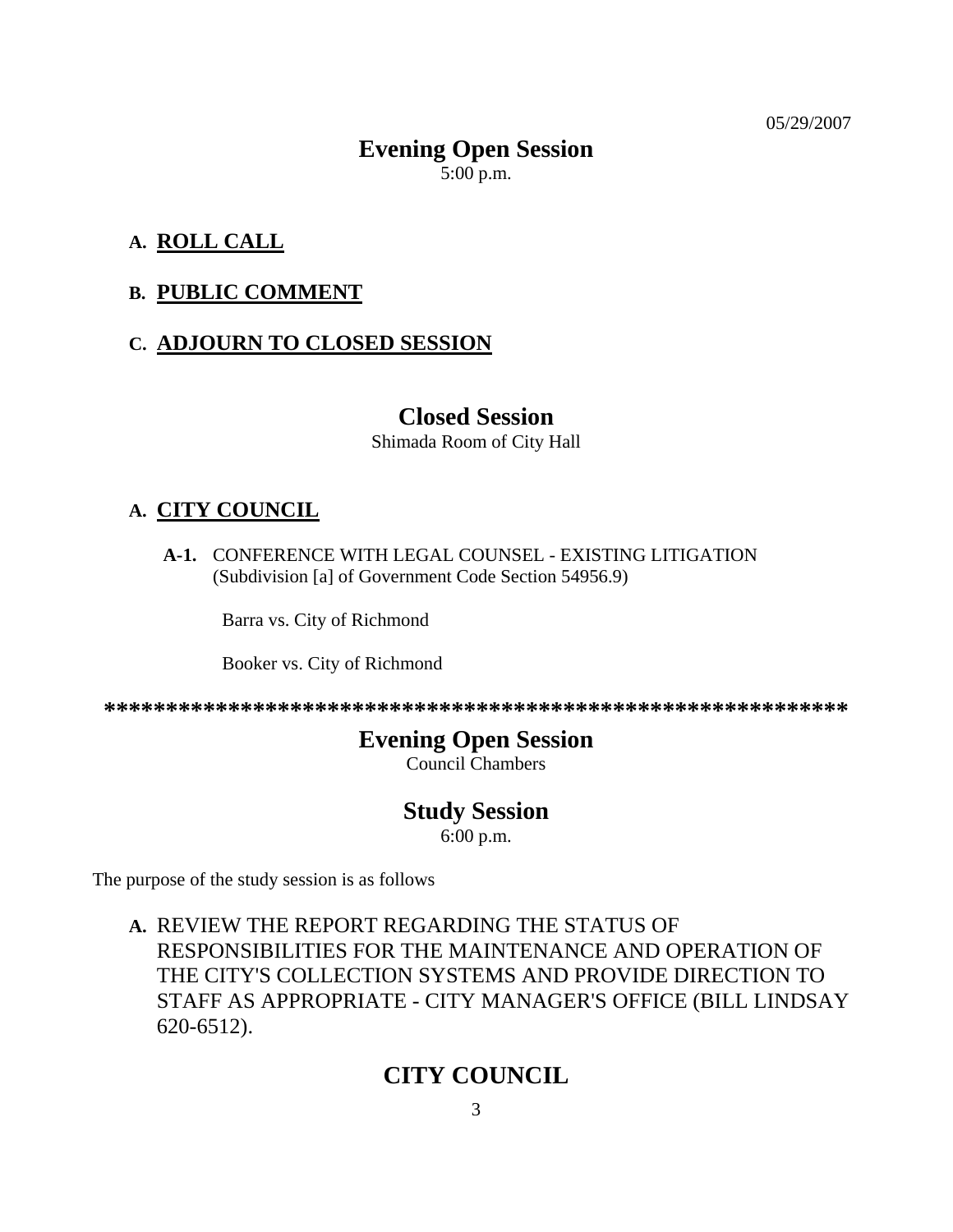7:00 p.m.

#### **A. ROLL CALL**

#### **B. STATEMENT OF CONFLICT OF INTEREST**

#### **C. AGENDA REVIEW**

# **D. REPORT FROM THE CITY ATTORNEY OF FINAL DECISIONS MADE AND NON-CONFIDENTIAL DISCUSSIONS HELD DURING CLOSED SESSION**

#### **E. OPEN FORUM FOR PUBLIC COMMENT**

#### **F. PRESENTATIONS, PROCLAMATIONS, AND COMMENDATIONS**

 **F-1.** Proclamation commending Richmond Neighborhood Housing Services and proclaiming June 2 – 9, 2007 as Neighbor Works Week in the City of Richmond - Mayor McLaughlin (620-6503).

#### **G. CONSENT CALENDAR**

- **G-1. APPROVE** a modification to the scope of services for Zucker Systems to assist with implementation of 127 recommendations included in its 'Operations and Service Levels Work Flow Study' for the Planning and Building Services Department. The proposed modification will increase the contract amount by \$79,500 for a total of \$159,400 - (Recommended for approval by the Finance Committee) Planning Department (Richard Mitchell 620-6706).
- **G-2. APPROVE** Contract Amendment No. 1 with United Site Services in the amount of \$174,860 for placement of portable toilets at seven City parks - Public Works (Willie Haywood 231-3010).
- **G-3. APPROVE** a contract with Vallier Design Associates, Inc. in an amount not to exceed \$49,000 for a Master Plan of Nichol Park - Public Works (Willie Haywood 231-3010).
- **G-4. APPROVE** a contract for facility and beach park maintenance services at Point Molate with Forster & Kroeger in the amount of \$257,600 and for a term extending through June 2008 - (Recommended for approval by the Finance Committee) Public Works (Willie Haywood 231-3010).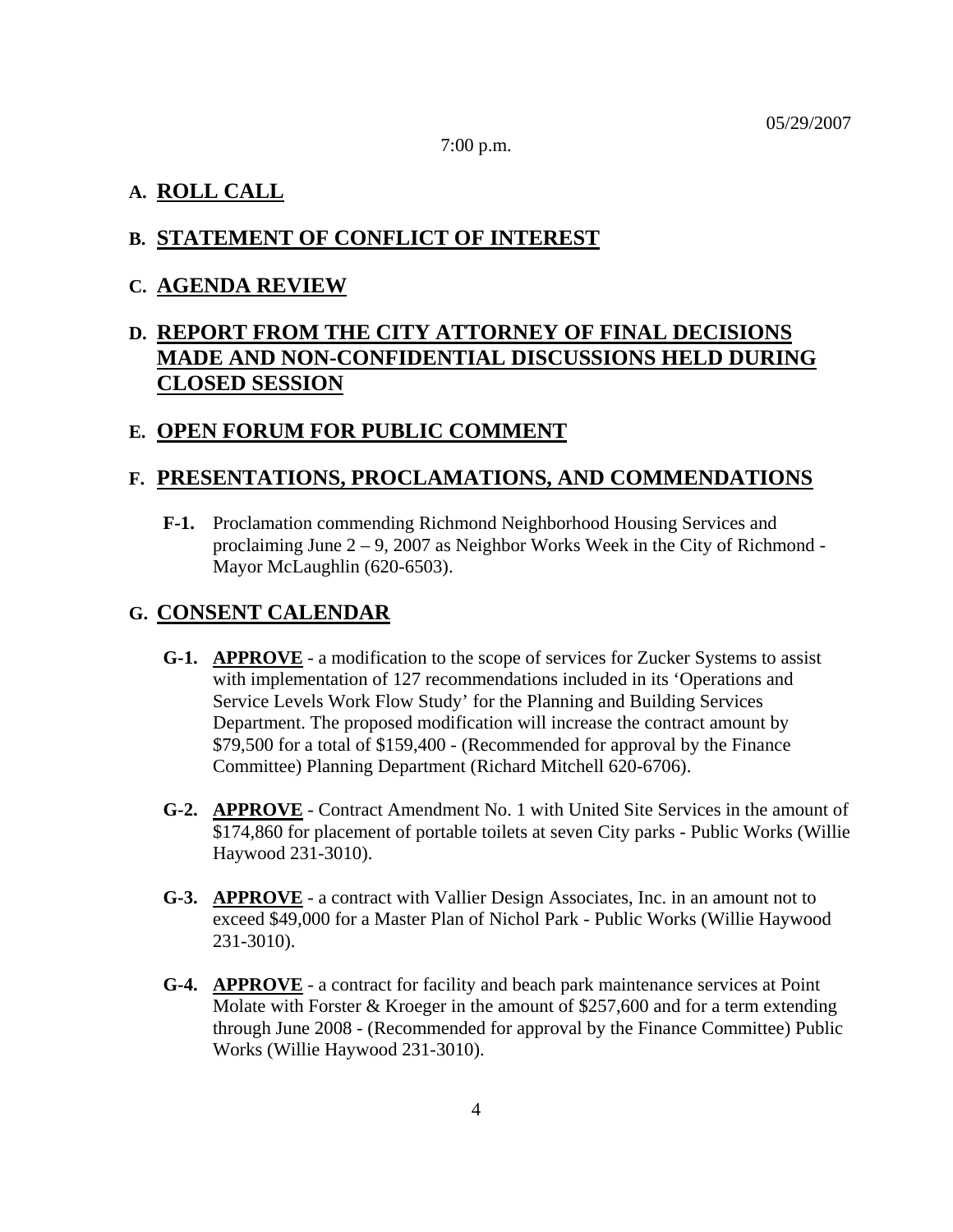- **G-5. ACCEPT** the Bay Area Library & Information System (BALIS) Innovation Grant in the amount of \$25,000, and authorize the Director of Library & Community Services to sign documents related to acceptance of these funds - Library and Community Services (Monique le Conge 620-6555).
- **G-6. ADOPT AN ORDINANCE** authorizing amendments to the following Redevelopment Plans for Project Areas No. 1-A (Eastshore Park), 1-B (Pilot), 1-C (Potrero), 3-A (Galvin), 6-A (Harbor Gate), 8-A (Hensley), 10-A (Downtown), 10-B (Nevin), 11-A (Harbour), and 12-A (North Richmond) (collectively the "Plans"), pursuant to Health and Safety Code Section 33333.6(e)(2) and amending related ordinances and adopt the attached Notice of Exemption for the Ordinance - Community and Economic Development (Steve Duran 307-8140).
- **G-7. ADOPT A RESOLUTION** (1) authorizing the issuance, sale and delivery of multifamily housing revenue bonds in an aggregate principal amount not to exceed \$55,000,000 in tax exempt bonds, plus up to \$12,000,000 in taxable bonds, for the purpose of making a loan to provide financing for a multifamily rental housing project known as Crescent Park Apartments Project, (2) determining and prescribing certain matters relating thereto, and (3) approving and authorizing the execution of related documents, agreements and actions -(Recommended for approval by the Finance Committee) Community Economic Development (Steve Duran 307-8140).
- **G-8. INTRODUCE AN ORDINANCE** amending the wages, salary, and compensation for the classification of Code Enforcement Manager - Human Resources (Leslie Knight 620-6512).
- **G-9. APPROVE** a contract amendment with outside counsel Shute Mihaly & Weinberger LLP and the City of Richmond by increasing the contract amount by \$200,000, for a total contract amount of \$275,000, for the continued representation of the City of Richmond in the matter entitled Barra vs. City of Richmond - City Attorney's Office (Louise Renne/Randy Riddle 620-6509).
- **G-10. APPROVE** the recommendations of the Executive Committee of the Workforce Investment Board and the Chamber of Commerce for the following appointments to the Workforce Investment Board: (1) Wendy Therrian (replaces Kareen Morgan), (2) Tom Quinn (replaces Dennis McWhorter), and (3) Willie Hicks (new appointment) - Mayor McLaughlin (620-6503).
- **G-11. APPROVE**  recommendation to appoint the following individuals to fill vacant seats on Boards and Commissions: (1) Revolving Loan Fund: Glen Lezama; (2) Arts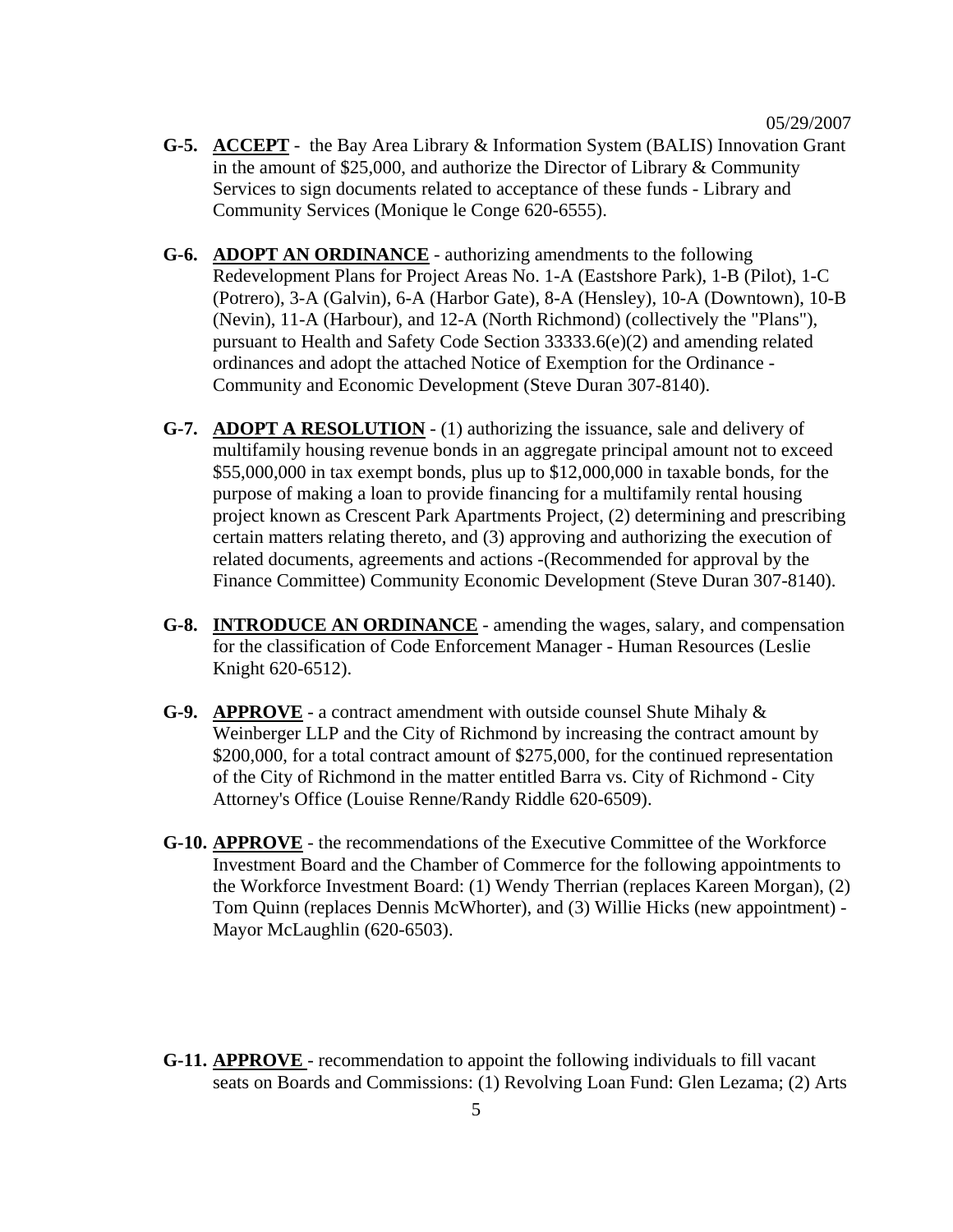and Culture Commission: Michael Husser, term expiring January 20, 2010 (completing an unexpired term); and (3) Human Relations/Human Rights Commission: Garland Harper, term expiring March 20, 2008 (completing an unexpired term) - Mayor McLaughlin (620-6503).

 **G-12. APPROVE** - minutes of the Evening and Open Sessions held on May 1, 8, and 15 - City Clerk's Office (Diane Holmes 620-6513)

#### **H. PUBLIC HEARINGS**

#### **I. RESOLUTIONS**

 **I-1. ADOPT A RESOLUTION** - that will authorize Fire Chief Banks to interview Vallejo displaced firefighters if they apply to Richmond under the authority provided by state bill AB 1929 - Councilmember Viramontes 620-6581).

#### **J. ORDINANCES**

 **J-1. INTRODUCE AN ORDINANCE** - amending Richmond Municipal Code Chapter 3.20 to allow Planning Commission members to remain in office until successors are appointed and to establish a quorum of the Planning Commission as a majority of the currently serving members, but no fewer than three (3) - Councilmember Viramontes (620-6581).

#### **K. COUNCIL AS A WHOLE**

- **K-1.** Direct staff to: (1) Incorporate the proposed draft design review process revisions in a draft Ordinance amending the Richmond Municipal Code; (2) Appoint an Ad Hoc Committee of two Council Members to review draft Ordinance and modified design review process documents and, (3) Return by October 30th with the proposed draft ordinance, design review principles and guidelines document, and modified ordinances and policies combining the Planning Commission and Design Review Board duties and process - Planning Department (Richard Mitchell 620-6706).
- **K-2.** Approve raising the service standards to 3.0 officers per 1,000 residents for high crime areas reflecting approximately 25,000 resident in high crime beat areas; fund the new 37 position in fiscal year 07-08 and 08-09 utilizing general fund or special funds as appropriate - Councilmember Viramontes (620-6581).
- **K-3.** Approve roll over of unspent 06-07 funding for taxi safety to the next fiscal year Councilmember Sandhu (620-6581).
- **K-4.** Consider conceptual neighborhood-based proposal to relocate the Westside (Point